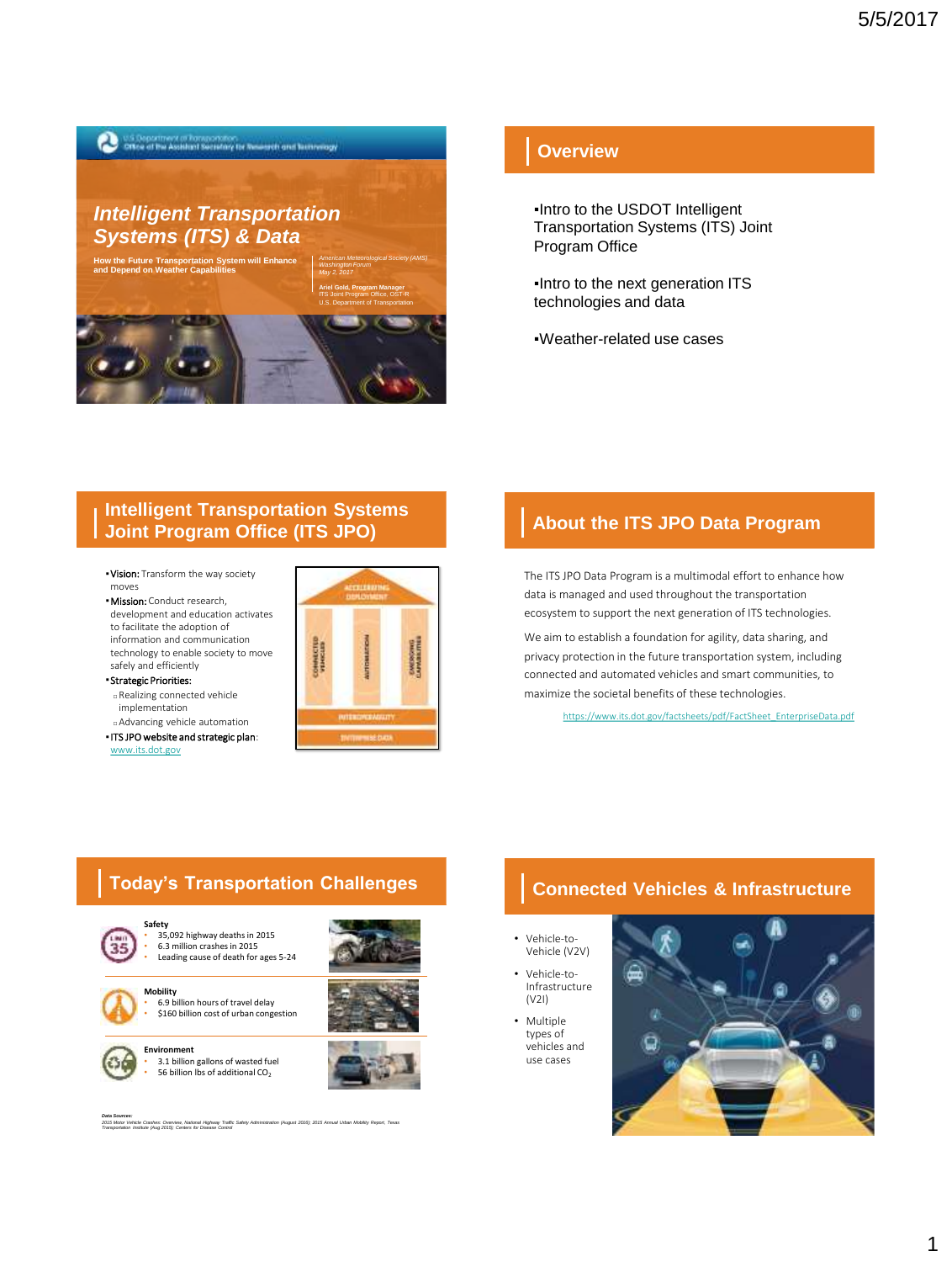# **The Bigger Picture of Emerging ITS**

- Connected Everything
- Shared Mobility
- Automation & Machine Learning
- Smart Communities

*And more…*

### **The Role of Data & Information Technology in Emerging ITS**

#### Emerging ITS technologies are increasingly:

- Data-intensive
- Internet-connected
- Developed iteratively
- Developed collaboratively
- Fundamentally changing consumer/citizen expectations

*is available on-demand*

**Use Case: Transportation Managers** 



#### **Use Case: Travelers Need Accurate & Actionable Road Weather Information**



# **Use Case: How Do We Deploy Safe, All-Weather Autonomous Vehicles?**



# **A Wealth of Data and Code Already Available – With More to Come**



Weather Data Environment: [https://wxde.fhwa.dot.gov](https://wxde.fhwa.dot.gov/) Research Data Exchange: [https://www.its-rde.net](https://www.its-rde.net/) Situation Data Clearinghouse: <u>[https://cvcs.samanage.com](https://cvcs.samanage.com/)</u><br>Operational Data Environment: <u><https://github.com/usdot-jpo-ode/jpo-ode></u><br>Open Source Data Applications Portal: <u><https://www.itsforge.net/about></u>